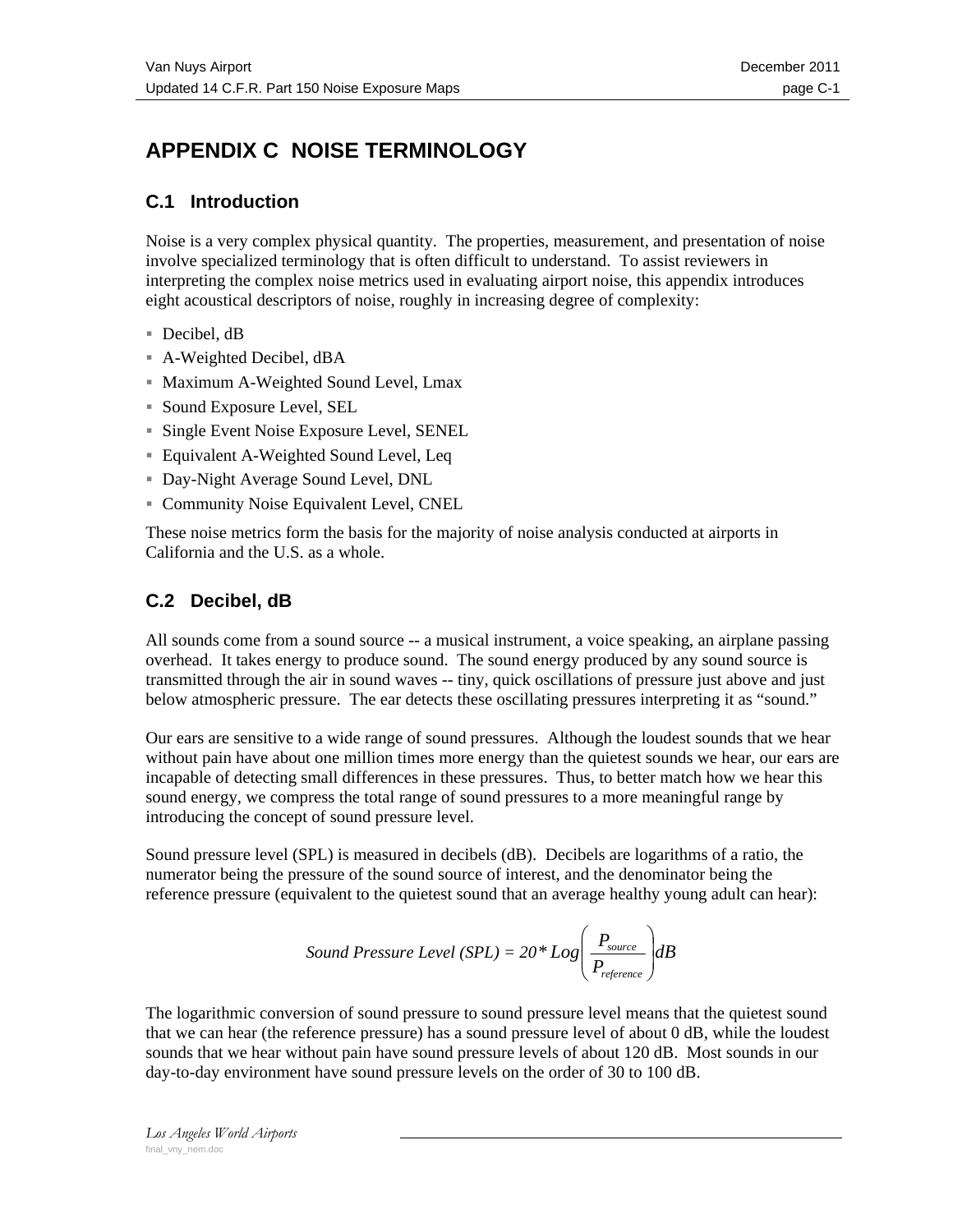Because decibels are logarithmic, combining decibels is unlike common arithmetic. For example, if two sound sources each produce 100 dB and they are then operated together, they produce 103 dB - not the 200 decibels we might expect. Four equal sources operating simultaneously produce another three decibels of noise, resulting in a total sound pressure level of 106 dB. For every doubling of the number of equal sources, the sound pressure level goes up another three decibels. A tenfold increase in the number of sources makes the sound pressure level go up 10 dB. A hundredfold increase makes the level go up 20 dB, and it takes a thousand equal sources to increase the level 30 dB.

If one noise source is much louder than another, the two sources together will produce virtually the same sound pressure level (and sound to our ears) as the louder source alone. For example, a 100 dB source plus an 80 dB source produce approximately 100 dB when operating together (actually, 100.04 dB). The louder source "masks" the quieter one. But if the quieter source gets louder, it will have an increasing effect on the total sound pressure level such that, when the two sources are equal, as described above, they produce a level three decibels above the sound of either one by itself.

Conveniently, people also hear or interpret sound pressure in a logarithmic fashion. Two useful rules of thumb to remember when comparing sound pressure levels are: (1) a 6 to 10 dB increase is generally perceived to be about a doubling of loudness, and (2) changes in sound pressure level of less than about three decibels are not readily detectable outside of a laboratory environment.

# **C.3 A-Weighted Decibel, dBA**

An important characteristic of sound is its frequency, or "pitch." This is the per-second rate of repetition of the sound pressure oscillations as they reach our ear, expressed in units known as Hertz (Hz), formerly called cycles per second.

When analyzing the total noise of any source, acousticians often break the noise into frequency bands to determine how much is low-frequency noise, how much is middle-frequency noise, and how much is high-frequency noise. This breakdown is important for two reasons:

- Our ear is better equipped to hear mid and high frequencies and is less sensitive to lower frequencies. Thus, we find mid- and high-frequency noise more annoying.
- Engineering solutions to a noise problem are different for different frequency ranges. Lowfrequency noise is generally harder to control.

The normal frequency range of hearing for most people extends from a low of about 20 Hz to a high of about 10,000 to 15,000 Hz. People respond to sound most readily when the predominant frequency is in the range of normal conversation, typically around 1,000 to 2,000 Hz. The acoustical community has defined several "filters," which approximate this sensitivity of our ear and thus, help us to judge the relative loudness of various sounds made up of many different frequencies.

The "A" filter (or "A weighting") does this best for most environmental noise sources. A-weighted sound levels are measured in decibels, just like unweighted. To avoid ambiguity, A-weighted sound levels should be identified as such (e.g. "an A-weighted sound level of 85 dB") or in an abbreviated form (e.g. "a sound level of 85 dBA") where the "A" indicates the sound level has been A-weighted.

Government agencies in the U.S (and most governments worldwide) recommend or require the use of A-weighted sound levels for measuring, modeling, describing, and assessing aircraft sound levels (and sound levels from most other transportation and environmental sources).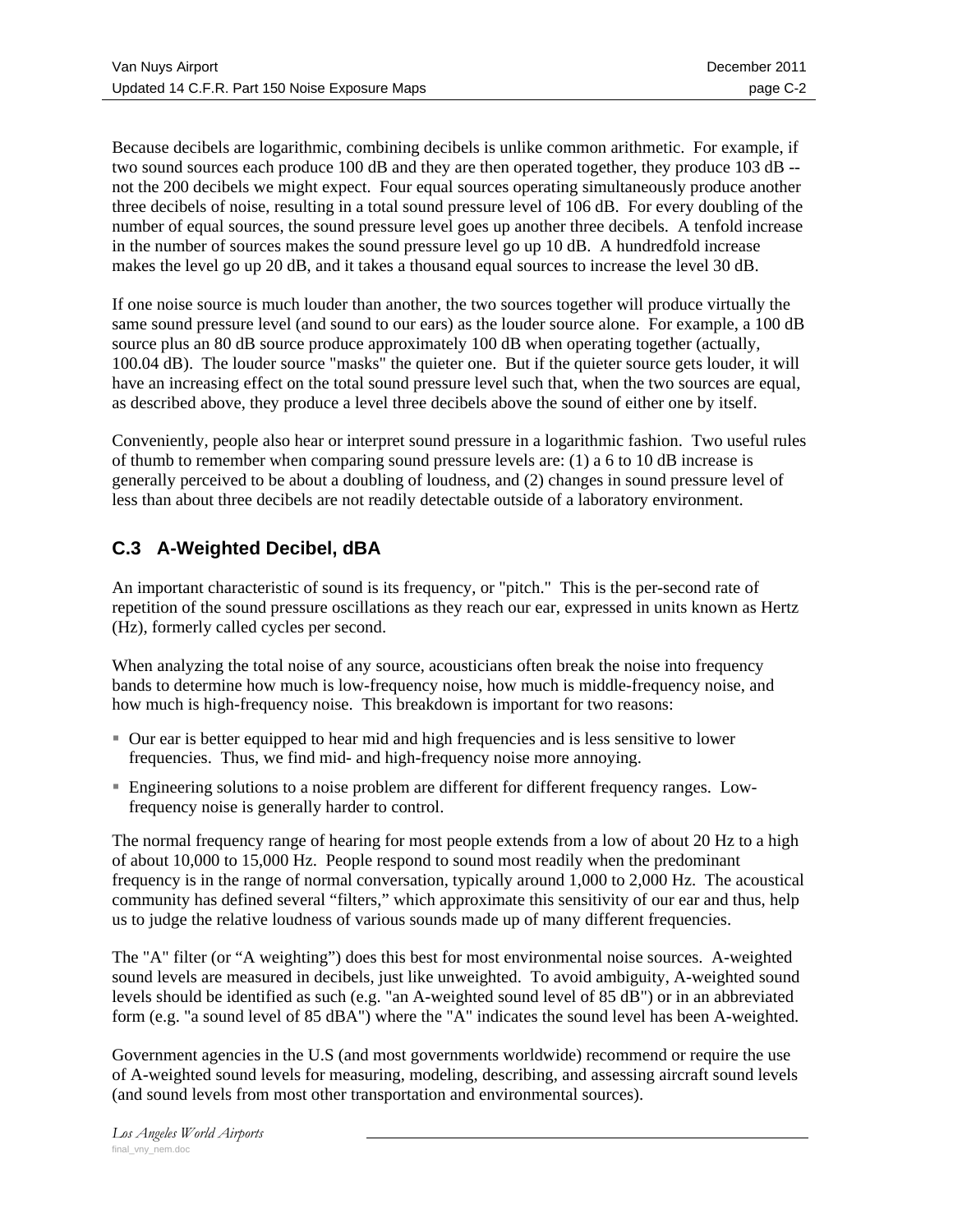Figure C-1 depicts A-weighting adjustments to sound from approximately 20 Hz to 10,000 Hz.



**Figure C-1 Frequency-Response Characteristics of Various Weighting Networks**  Source: HMMH, 2011

The A-weighted filter significantly de-emphasizes those parts of the total noise at lower and higher frequencies (below about 500 Hz and above about 10,000 Hz) where we do not hear as well. The filter has very little effect, or is nearly "flat," in the middle range of frequencies between 500 and 10,000 Hz where we hear quite easily. Because this filter generally matches our ears' sensitivity, sounds having higher A-weighted sound levels are usually judged to be louder than those with lower A-weighted sound levels, a relationship which otherwise might not be true. It is for this reason that acousticians normally use A-weighted sound levels to evaluate environmental noise sources.

Figure C-2 depicts representative A-weighted sound levels for a variety of common sounds.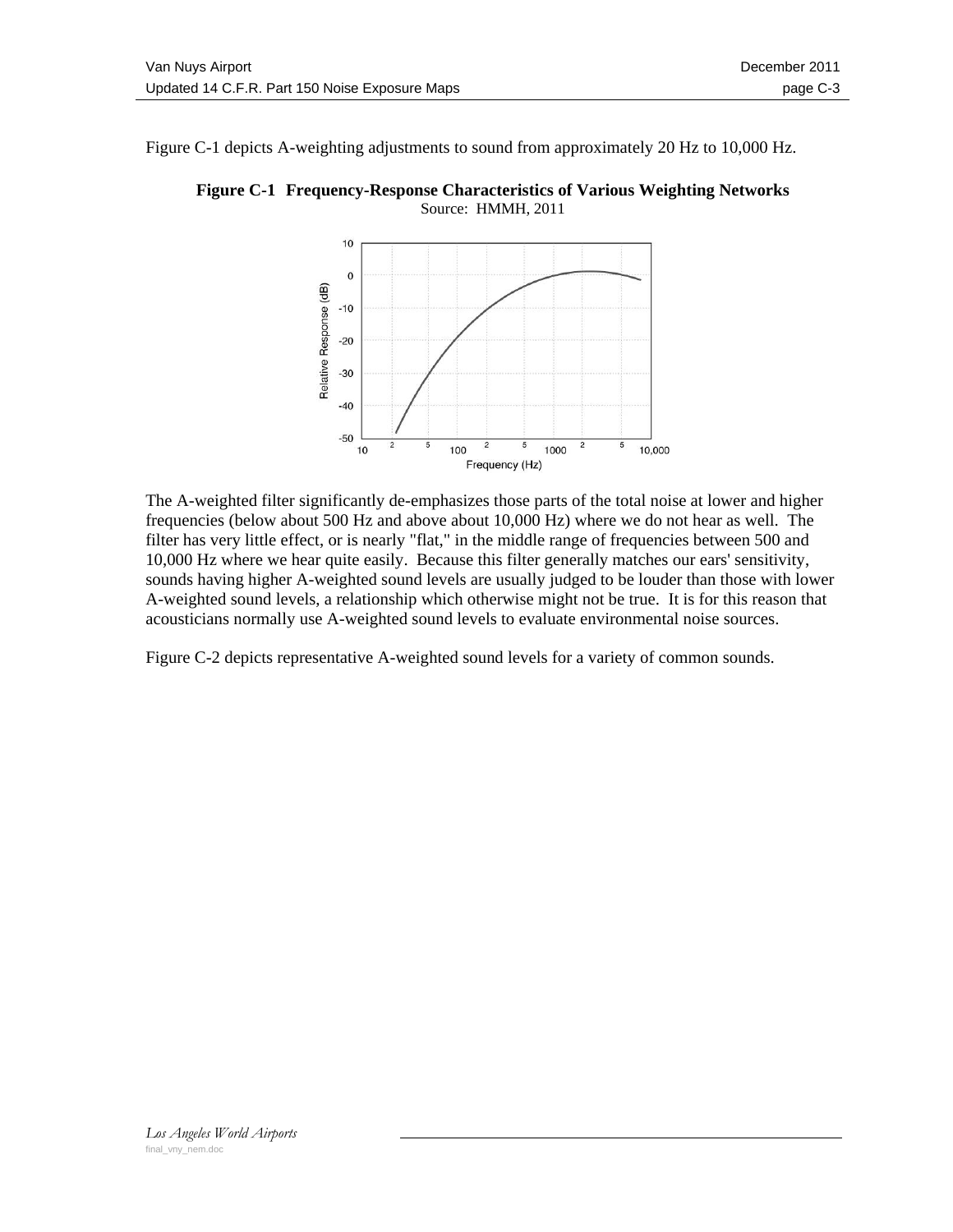

### **Figure C-2 Representative A-Weighted Sound Levels**  Source: HMMH, 2011

# **C.4 Maximum A-Weighted Sound Level, Lmax**

An additional dimension to environmental noise is that A-weighted levels vary with time. For example, the sound level increases as an aircraft approaches, then falls and blends into the background as the aircraft recedes into the distance (though even the background varies as birds chirp, the wind blows, or a vehicle passes by). This is illustrated in Figure C-3.



### **Figure C-3 Variation in the A-Weighted Sound Level over Time**  Source: HMMH, 2011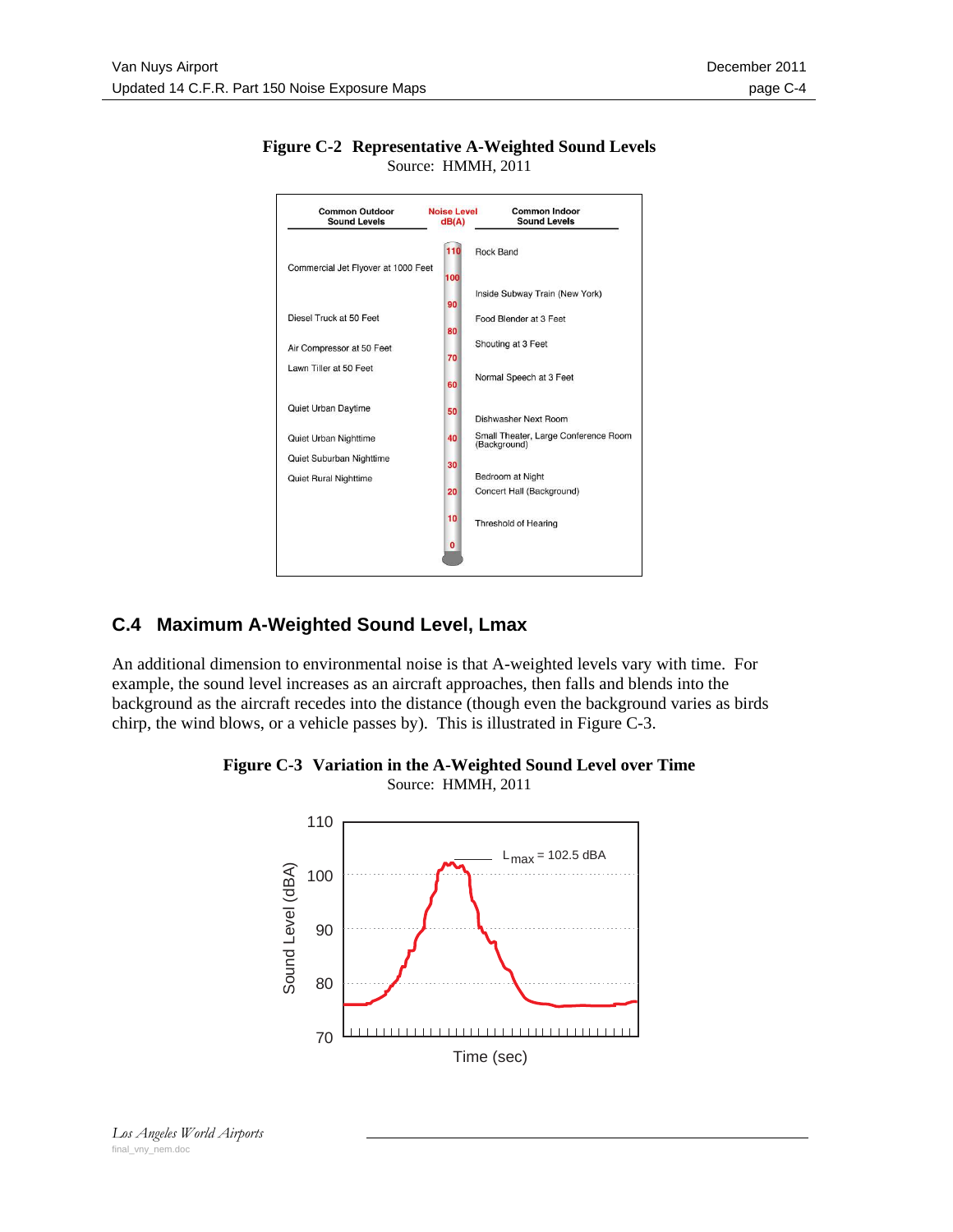Because of this variation, it is often convenient to describe a particular noise "event" by its maximum sound level, abbreviated as Lmax (or LAmax, if the decibel abbreviation dB is used). In Figure C-3 the Lmax is approximately 102.5 dBA.

While the maximum level is easy to understand, it suffers from a serious drawback when used to describe the relative "noisiness" of an event such as an aircraft flyover; i.e., it describes only one dimension of the event and provides no information on the event's overall, or cumulative, noise exposure. In fact, two events with identical maximum levels may produce very different total exposures. One may be of very short duration, while the other may continue for an extended period and be judged much more annoying. The next sections introduce two closely related measures that account for this concept of a noise "dose," or the cumulative exposure associated with an individual "noise event" such as an aircraft flyover.

### **C.5 Sound Exposure Level, SEL**

The most commonly used measure of cumulative noise exposure for an individual noise event, such as an aircraft flyover, is the Sound Exposure Level, or SEL. SEL is a summation of the A-weighted sound energy over the entire duration of a noise event. SEL expresses the accumulated energy in terms of the one-second-long steady-state sound level that would contain the same amount of energy as the actual time-varying level.

In simple terms, SEL "compresses" the energy into a single second. Figure C-4 depicts this compression:



#### **Figure C-4 Graphical Depiction of Sound Exposure Level**  Source: HMMH, 2011

Note that because SEL is normalized to one second, it almost always will be higher than the event's Lmax. In fact, for most aircraft flyovers, SEL is on the order of five to 12 dB higher than Lmax.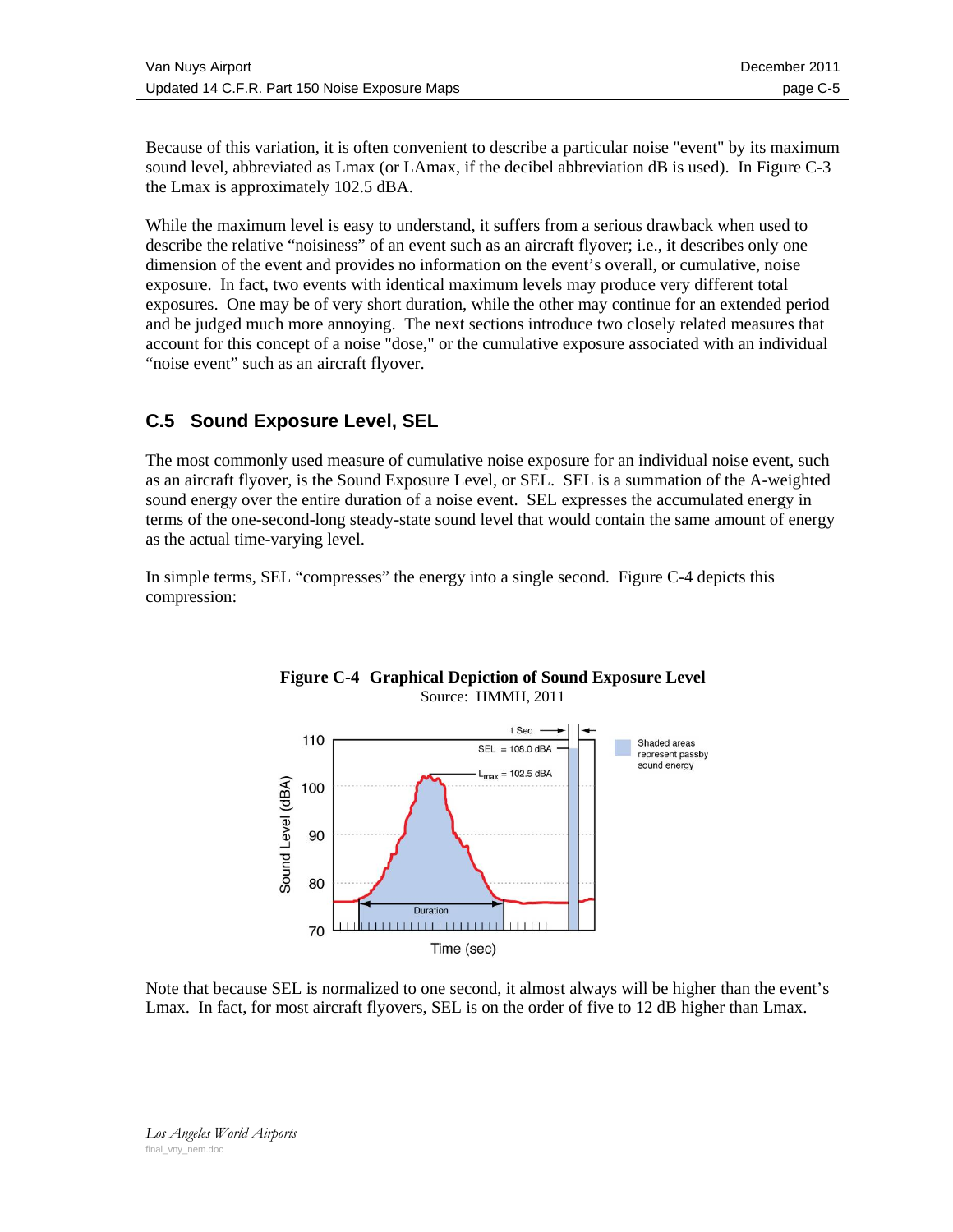# **C.6 Single Event Noise Exposure Level, SENEL**

Caltrans Division of Aeronautics noise standards regulations (discussed in Section 2.2) require use of a measure called the Single Event Noise Exposure Level, or SENEL, to describe the cumulative noise exposure for an individual noise event, such as an aircraft flyover. SENEL is a very slight variation on SEL. Just like SEL, it is the one-second-long steady-state level that contains the same amount of energy as the actual time-varying level. However, unlike SEL, it is calculated only over the period when the level exceeds a selected threshold.

Figure C-5 depicts the SENEL concept for the noise event used in the Figure C-4 SEL example, but with an 80 dB SENEL threshold value. Note that even though the SENEL is calculated over a shorter duration, both metrics have the value of 108 dB. This situation is typical for most noise events; for all but very unusual noise events, as long as the threshold is at least 10 dB below the maximum level, the SEL and SENEL values will be within 0.1 dB.

**Figure C-5 Graphical Depiction of Single Event Noise Exposure Level**  Source: HMMH, 2011



Because SENEL is a cumulative measure, a higher SENEL can result from either a louder or longer event, or some combination. Figure C-6 provides a representative example: The longer duration noise event on the right results in a higher SENEL than the event on the left, even though it has a lower Lmax.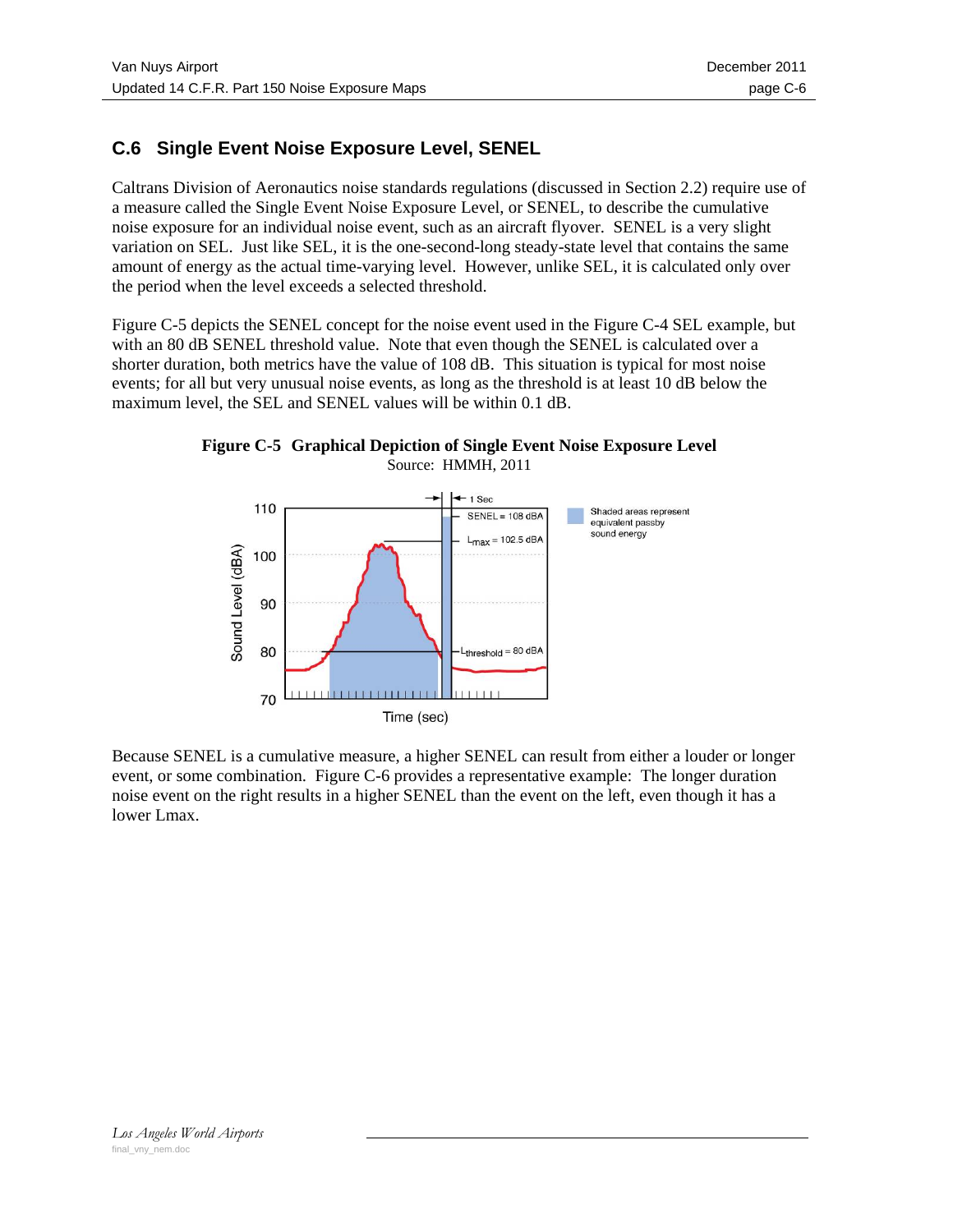#### **Figure C-6 Graphical Depiction of Single Event Noise Exposure Level for Two Noise Events with Different Maximums and Durations**  Source: HMMH, 2011



SEL and SENEL provide bases for comparing noise events that generally match our impression of their overall "noisiness," including the effects of both duration and level; the higher the SEL or SENEL, the more annoying a noise event is likely to be.

# **C.7 Equivalent A-Weighted Sound Level, Leq**

The Equivalent Sound Level, abbreviated Leq, is a measure of the exposure resulting from the accumulation of sound levels over a particular period of interest; e.g., an hour, an eight-hour school day, nighttime, or a full 24-hour day. The applicable period should always be identified or clearly understood when discussing the metric.

Leq may be thought of as a constant sound level over the period of interest that contains as much sound energy as the actual varying level. It is a way of assigning a single number to a time-varying sound level. This is illustrated in Figure C-7.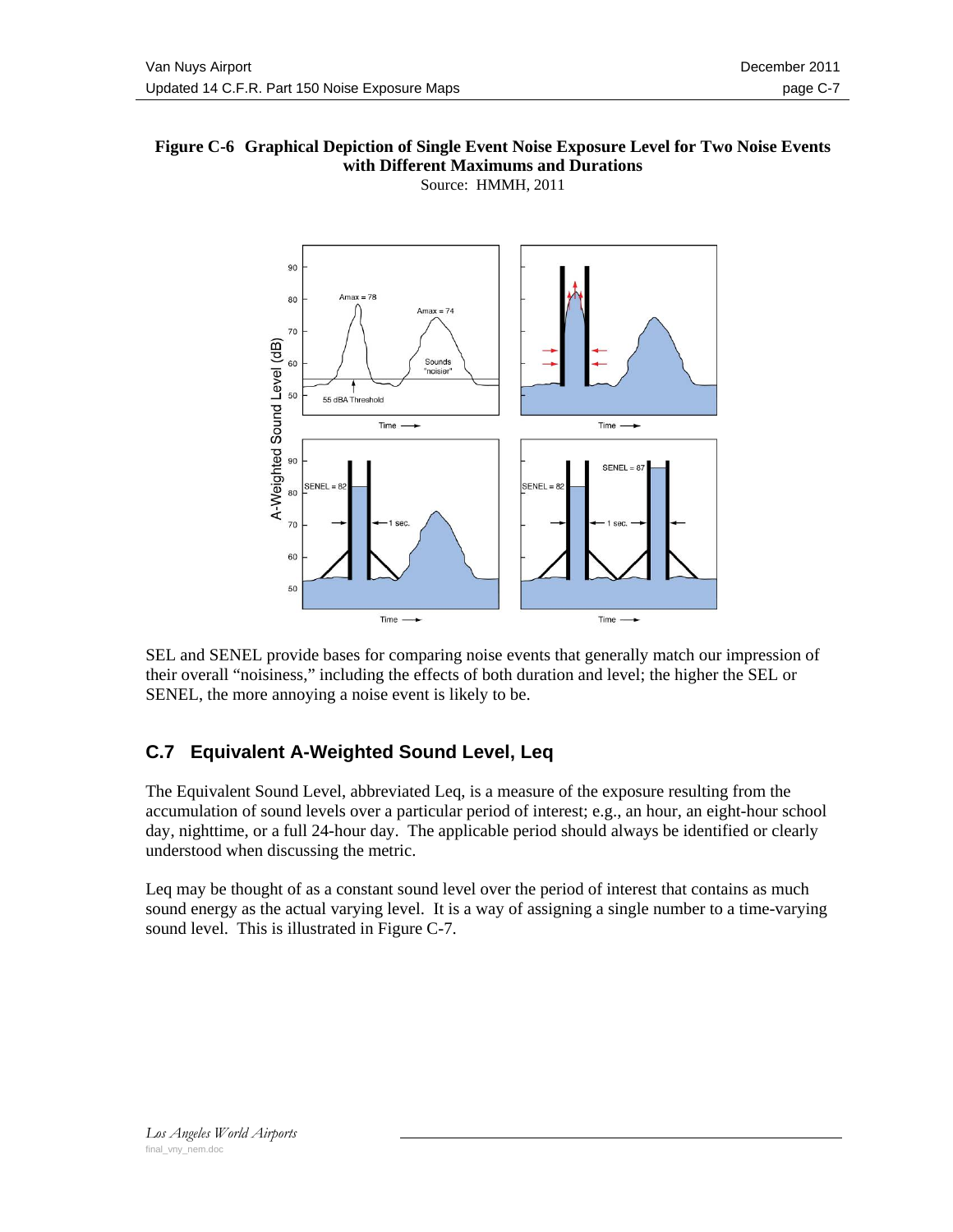

### **Figure C-7 Example of a One-Minute Equivalent Sound Level**  Source: HMMH, 2011

In airport noise applications, Leq is often presented for consecutive one-hour periods to illustrate how the hourly noise dose rises and falls throughout a 24-hour period as well as how certain hours are significantly affected by a few loud aircraft.

# **C.8 Day-Night Average Sound Level, DNL or Ldn**

The previous sections address noise measures that account for short term fluctuations in A-weighted levels as sound sources come and go affecting the overall noise environment. The Day-Night Average Sound Level (DNL or Ldn) represents a 24-hour A-weighted noise dose. DNL is essentially equal to the 24-hour A-weighted Leq, with one important adjustment: noise occurring at night – from 10 pm through 7 am – is "factored up." The factoring up can be made in one of two ways:

- Weighting, by counting each nighttime noise contribution 10 times; e.g., if DNL is calculated by summing the SEL of aircraft operations over a 24-hour period, each nighttime operation is represented by 10 identical daytime operations.
- Penalizing, by adding 10 dB to all nighttime noise contributions; e.g., if DNL is calculated from the SEL of aircraft operations occurring over a 24-hour period, 10 dB are added to the SEL values for nighttime operations.

The 10 dB adjustment accounts for our greater sensitivity to nighttime noise and the fact lower ambient levels at night tend to make noise events, such as aircraft flyovers, more intrusive.

Figure C-8 depicts this adjustment graphically.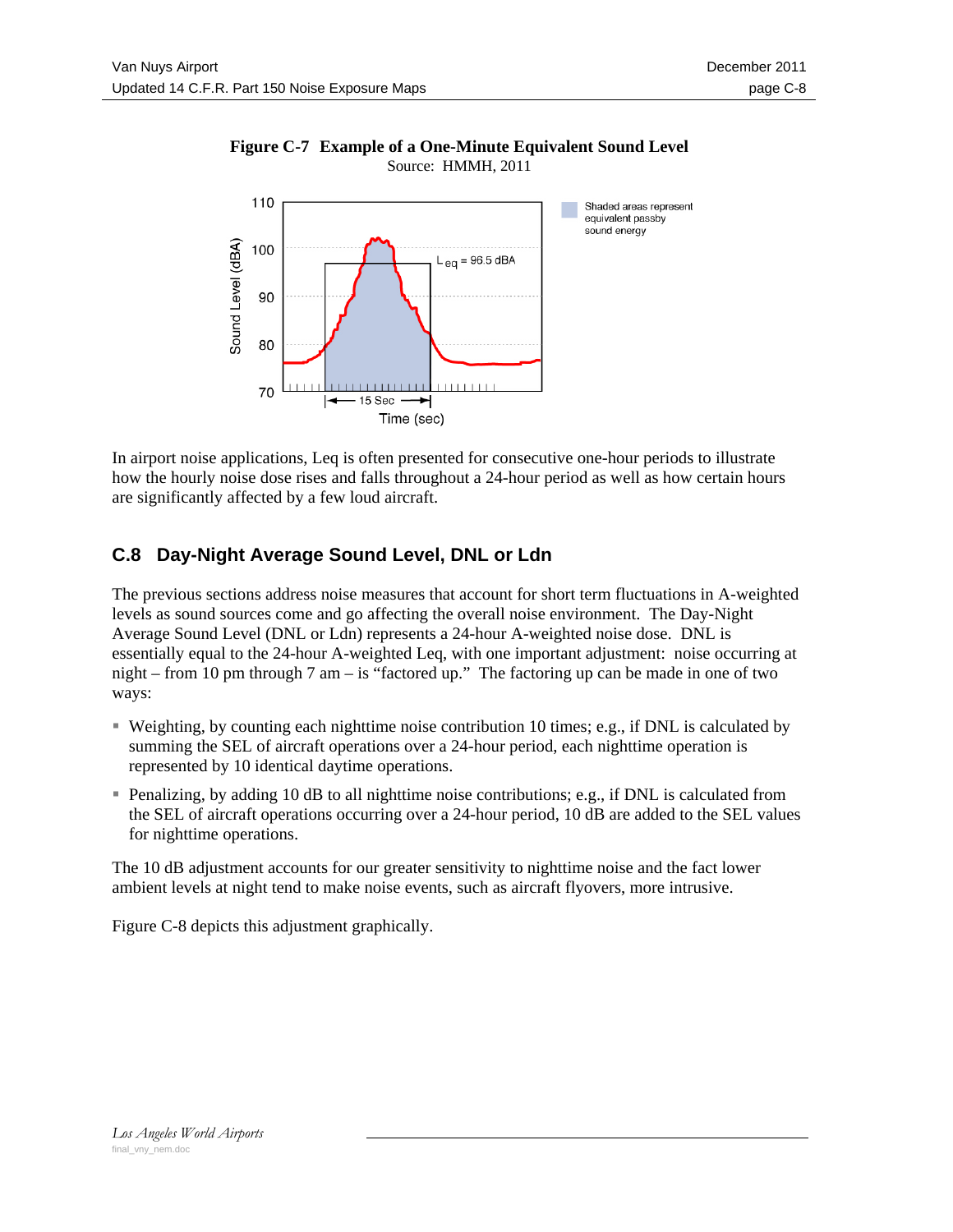

**Figure C-8 Example of a Day-Night Average Sound Level Calculation**  Source: HMMH, 2011

Most aircraft noise studies utilize computer-generated estimates of DNL, determined by adding up the energy from the SELs from each event, with the 10 dB penalty / weighting applied to night operations. Computed values of DNL are often depicted as noise contours reflecting lines of equal exposure around an airport (much as topographic maps indicate contours of equal elevation). The contours usually reflect long-term (annual average) operating conditions, taking into account the average flights per day, how often each runway is used throughout the year, and where over the surrounding communities the aircraft normally fly. Alternative time frames may also be helpful in understanding shorter term aspects of a noise environment.

Why is DNL used to describe noise around airports? The U.S. Environmental Protection Agency identified DNL as the most appropriate measure of evaluating airport noise based on the following considerations:

- It is applicable to the evaluation of pervasive long-term noise in various defined areas and under various conditions over long periods of time.
- It correlates well with known effects of noise on individuals and the public.
- It is simple, practical, and accurate. In principal, it is useful for planning as well as for enforcement or monitoring purposes.
- The required measurement equipment, with standard characteristics is commercially available.
- It was closely related to existing methods currently in use.

Representative values of DNL in our environment range from a low of 40 to 45 dB in extremely quiet, isolated locations, to highs of 80 or 85 decibels immediately adjacent to a busy truck route. DNL would typically be in the range of 50 to 55 dB in a quiet residential community and 60 to 65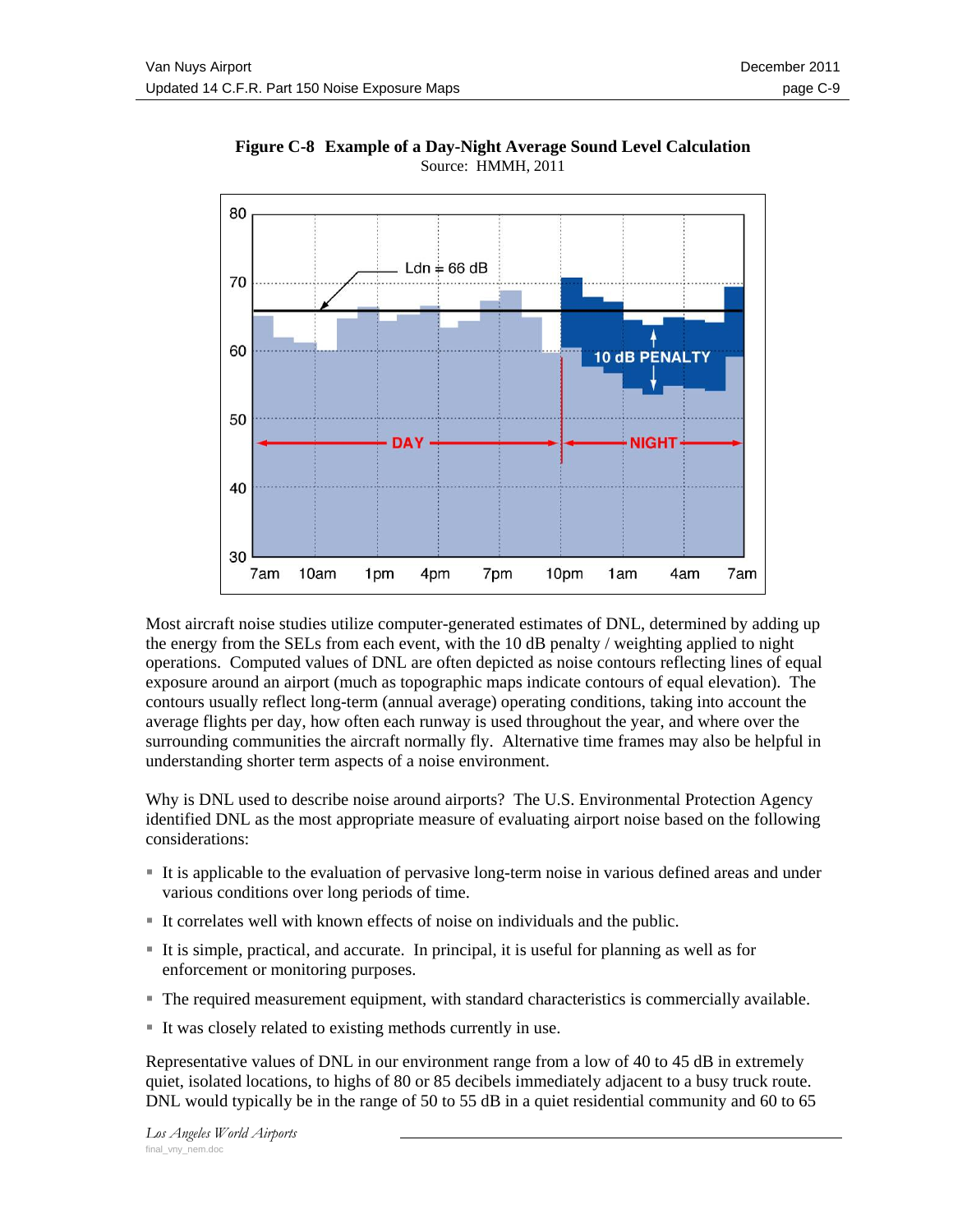decibels in an urban residential neighborhood. Figure C-9 presents representative outdoor DNL values measured at various U.S. locations.





When preparing environmental noise analyses, the FAA considers a change of 1.5 dB within the DNL 65 dB contour to be "significant." If a change of 1.5 dB is observed, analysts should look between the 60 and 65 dB contours to see if there are areas of change of 3 dB or more; this is also considered "significant impact."

Section C.2 provided rules of thumb for interpreting moment-to-moment changes in sound level; the following table presents guidelines for interpreting changes in cumulative exposure:

| Table C-1 Guidelines for Interpreting Changes in Cumulative Exposure |  |
|----------------------------------------------------------------------|--|
| Source: HMMH, 2011                                                   |  |

| <b>DNL Change</b> | <b>Community Response</b>                                                        | <b>Mitigation</b>              |
|-------------------|----------------------------------------------------------------------------------|--------------------------------|
| $0-2$ dB          | May be noticeable                                                                | Abatement may be beneficial    |
| $2 - 5$ dB        | Generally noticeable                                                             | Abatement should be beneficial |
| Over $5 dB$       | A change in community reaction is likely $\vert$ Abatement definitely beneficial |                                |

Most public agencies dealing with noise exposure, including the Federal Aviation Administration (FAA), Department of Defense, and Department of Housing and Urban Development (HUD), have adopted DNL in their guidelines and regulations. As noted in the following section, the state of California requires the use of a variant of DNL for use in airport noise assessments.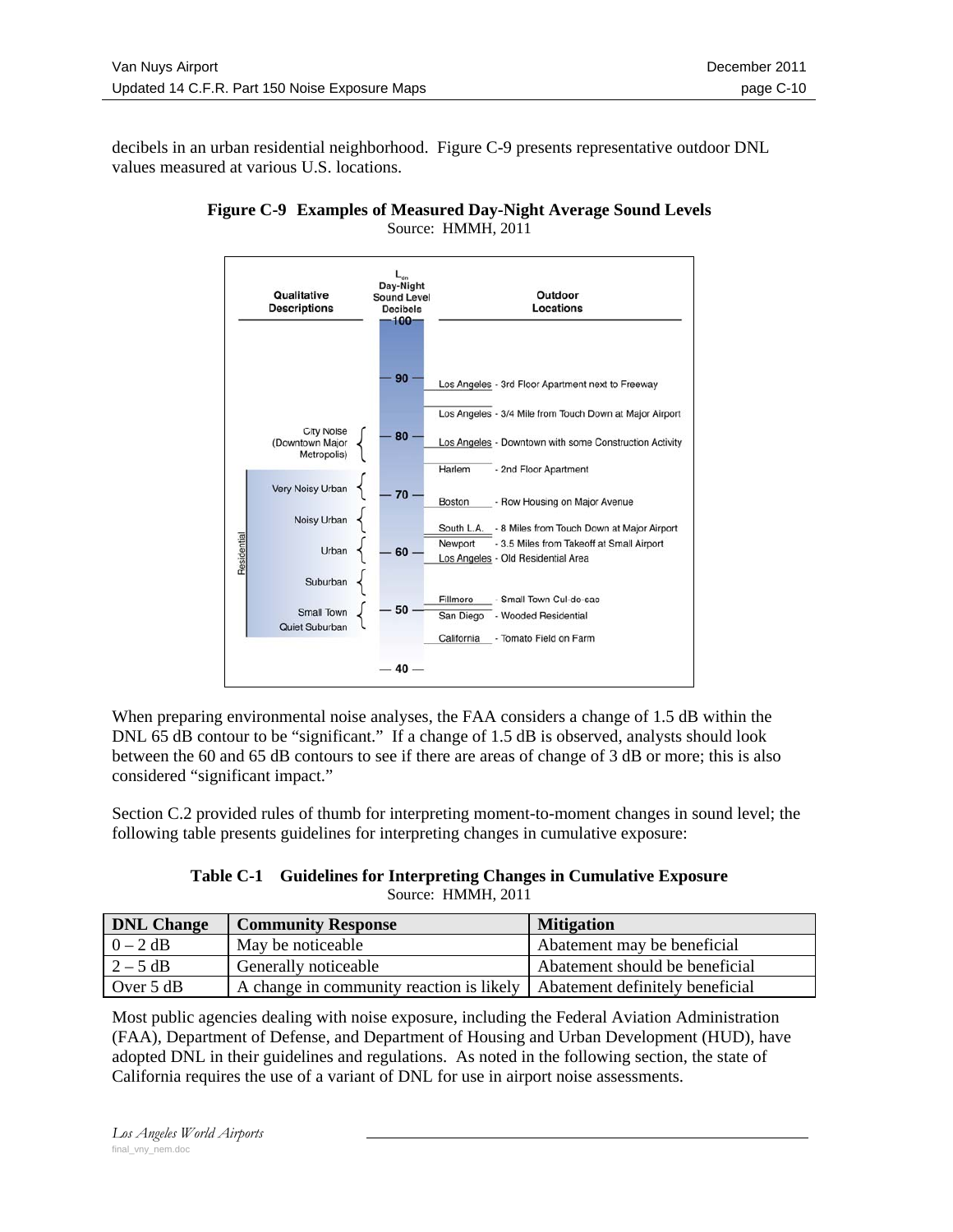# **C.9 Community Noise Equivalent Level, CNEL**

California Division of Aeronautics noise standards regulations (discussed in Section 2.2) require use of a slight variation of DNL to express cumulative A-weighted noise exposure over any number of days – the Community Noise Equivalent Level (CNEL). CNEL differs from DNL in one way: It adds an "evening" (7 pm – 10 pm) period during which noise events are weighted by a factor of three, which is mathematically equivalent to adding approximately a 4.77 dB penalty. Figure  $C-10$ depicts this adjustment graphically.



**Figure C-10 Example of a Community Noise Equivalent Level Calculation**  Source: HMMH, 2011

Unless noise exposure is calculated for an unlikely situation where there is no noise-producing activity during the evening period (an unlikely situation) CNEL will always be greater than DNL. However, from a practical standpoint this difference is rarely more than one decibel. For this reason, the DNL values shown in Figure C-9 are reasonably representative of CNEL values for the same environments, as are guidelines for interpreting changes in exposure presented in Table C-1. FAA applies the same criteria for thresholds of significant change in CNEL that they have set for DNL.